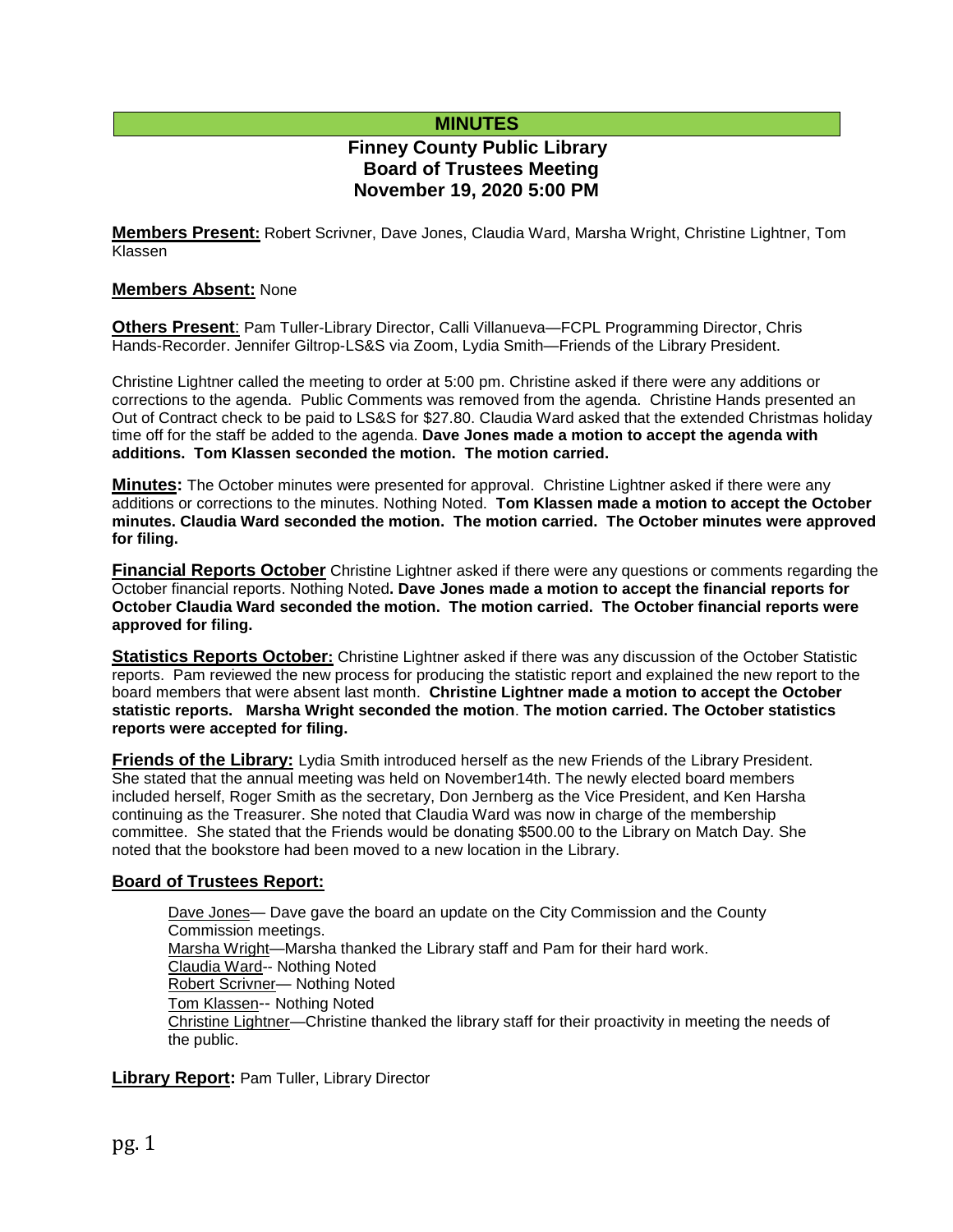The Library has moved to Phase 2.5 which includes Curbside Service and 2 computer-only appointments per hour. We are open 10-4 Monday – Saturday. We will need to set an indicator for when we are comfortable to move back into Phase 3.

## **Current Projects in the works:**

SPARKS Grant – Meeting Room Floors, Chairs, Computer Desks, WIFI Access Points (not approved yet).

- SPARKS Grant County Touchless bathrooms and entry (hopefully)
- Sidewalk Obstacle Course Started painting in October with great progress.
- Grab-And-Go Craft Bags We handed out 1,199 Grab and Go Craft Bags in October 2020.
	- o Increasing our Grab-And-Go Craft Bags to all After-School Programs in October/November.
	- o Bags are given to Head Start and Garfield Early Learning Center

#### **Partnerships Report**

- Garden City Arts Sidewalk Obstacle Course
- Garden City Arts Local artist work displayed above Adult Computers. All display materials have been purchased and will be installed in October or November. Art will be displayed starting in January. The art will be changed every month by Garden City Arts.
- USD 457 After School Programs and Garfield Early Childhood Center Grab and Go Craft Bags and monthly Zoom storytimes
- Head Start Grad and Go Craft Bags and weekly Zoom storytimes

## **Programming Report (Calli Villanueva)**

- All Library Programming will continue to be virtual until further notice.
- Facebook Stats:

\*\*\* Stats recorded on the Statistic's page of your Board Packet only include Live videos and Live views.

- o In the last 28 days we have reached 9,418 people
- $\circ$  1,828 people engaged with our posts.
- $\circ$  Videos have been viewed for 574 minutes (there have been more than 1,400 3 second views).
- o 7 new people have Liked and Followed our Facebook Page
- Grab-And-Go Craft Bags continue to be very popular
	- o Head Start has a Zoom storytime once a week.
	- o Afterschool programs will start Zoom storytimes once a month in November.
- Staff are planning programming with Kansas Humanities in November or December
- Staff are starting to plan for an unconventional Santa Storytime

**Correspondence:** Christine Hands presented the Western Kansas Community Foundation's 3<sup>rd</sup> quarter endowment fund reports for the board to review.

#### **Old Business:**

 Covid-19 Update—Pam updated the board members on the covid-19 procedures at the Library. She asked that the board allow the Library to stay at phase 2.5 until the next board meeting. The board agreed to allow the Library to stay at phase 2.5 until the next board meeting.